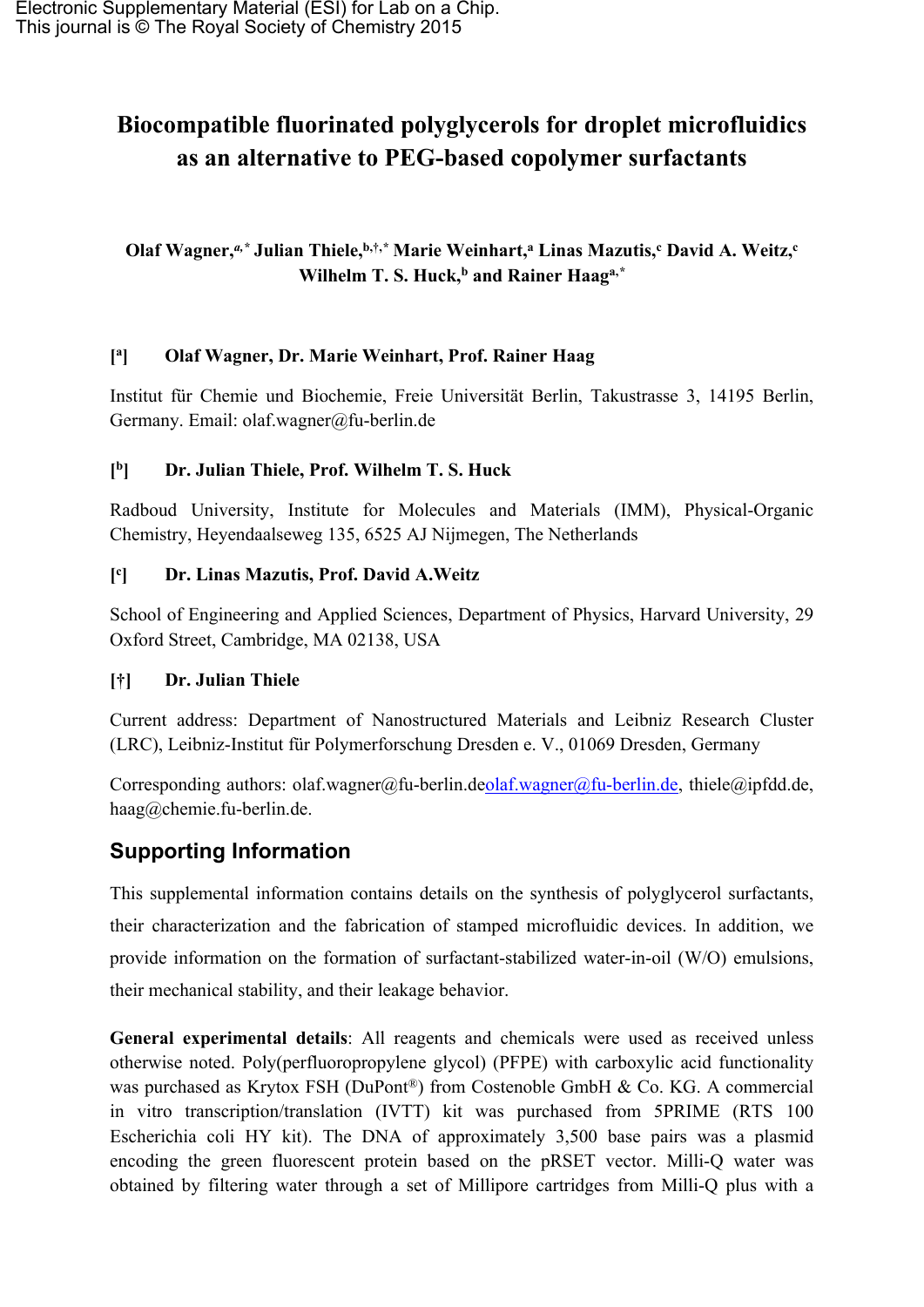minimum resistivity of 18.0 M $\Omega$ . Dialysis was conducted with regenerated cellulose Spectra/Por® dialysis tubes from spectrum europe. NMR spectra were recorded on a Joel ECX 400 or a Jeol Eclipse 500 MHz spectrometer. Proton and carbon NMR were recorded in ppm and were referenced to the indicated solvents. Mass spectrometry was performed on a Bruker ultrafleXtreme MALDI-TOF/TOF mass spectrometer in either a linear or reflection mode using a cyano-4-hydroxycinnamic acid (HCCA) matrix for polyglycerol and a 2,4 bis(trifluoromethyl)benzoic acid (TFMBA) matrix for triblock surfactants. To determine the exact channel height of the microfluidic channel network, differential interference contrast (DIC) microscopy was performed on a Wyco NT1100 optical profiler (Bruker, USA). Brightfield microscopy images were obtained on an IX41 microscope (Olympus) equipped with a 10x, 20x, and 40x objective (air) and a Phantom MIRO ex2 high-speed camera (Vision Research Inc., USA). Confocal microscopy measurements of green fluorescent protein (GFP) synthesis during IVTT were performed using an Olympus IX81 confocal microscope with an Andor iXon3 camera, Andor 400-series solid-state lasers, and a Yokogawa CSU-X1 spinning disk unit. GFP was excited at 488 nm and fluorescence emission detected employing a 520/55 nm band pass filter.

**Synthesis of polyglycerol surfactants:** For the formation of triblock surfactants, two poly(perfluoropropylene glycol) (PFPE) chains with carboxylic acid functionality, and one linear polyglycerol (LPG) with amine functionality on both ends were coupled together.<sup>1</sup>

The linear polyglycerols LPG(OMe) as well as LPG(OEE), which is the precursor for LPG(OH), were prepared by living anionic polymerization based on the procedure of Hans et al. with 3-dibenzylamino-1-propanol as initiator via reaction with the respective oxirane monomer.<sup>2</sup> 3-Dibenzylamino-1-propanol was synthesized according to the literature.<sup>3</sup> The initiator (1 eq.) and KO*t*Bu (1 eq.) were dissolved in dry dimethoxyethane (DME) under argon atmosphere and heated to 80**˚**C for 30 min until full deprotonation of the functionalized alcohol occurred. The generated *t*-BuOH and the solvent were removed in vacuo. The remaining alcoholate initiator was completely dried in high vacuum, redissolved in dry DME, and heated to 110˚C under argon atmosphere. The freshly distilled monomers, glycidyl methyl ether (GME) for in LPG(OMe) or ethoxyethyl glycidyl ether (EEGE) for LPG(OEE) (eq. depending on the desired molecular weight), were added to the alcoholate DME solution and polymerized for 24 h under argon atmosphere. The reaction was quenched by the addition of water, concentrated under reduced pressure, and subsequently dried in high vacuum. For purification, the obtained vellow oil was dissolved in  $Et<sub>2</sub>O$  and centrifuged to separate the insoluble salts. The  $Et<sub>2</sub>O$  from the decanted top layers was removed in vacuo, and the dibenzylaminopropanol-functionalized LPG was obtained as a slightly yellow oil (80%).

**Bn<sub>2</sub>N-LPG(OMe)-OH**: <sup>1</sup>H-NMR: (400 MHz, CDCl<sub>3</sub>, TMS):  $\delta$  (ppm) = 1.73-1.80 (m, 2H, CH<sub>2</sub>CH<sub>2</sub>CH<sub>2</sub>), 2.48 (t, 2H, J = 7.02 Hz, NCH<sub>2</sub>), 3.31-3.62 (m, 8H, OCH, OCH<sub>3</sub>, 2x OCH<sub>2</sub>),  $7.19 - 7.35$  (m, 10H, Bn<sub>2</sub>N).

MS (MALDI-TOF):  $M_n / M_W = 1.04$ ,  $M_n = 1334.9$  [M (n = 13)+Na]<sup>+</sup>,  $M_W = 1525$ . Bn<sub>2</sub>N-LPG(OEE)-OH: <sup>1</sup>H-NMR: (400 MHz, MeOD, TMS): δ (ppm) = 1.19 (t, J = 7.04 Hz 3H, OCH<sub>2</sub>CH<sub>3</sub>), 1.28 (d, J = 5.24 Hz, 3H, OCH<sub>2</sub>CH<sub>3</sub>), 1.73-1.80 (m, 2H, CH<sub>2</sub>CH<sub>2</sub>CH<sub>2</sub>), 2.51  $(t, 2H, J = 6.9 \text{ Hz}, \text{NCH}_2)$ , 3.31-3.68 (m, 8H, 2x OCH, 3x OCH<sub>2</sub>), 4.71-4.75 (m, 2H, OCH, OCH<sub>2</sub>),  $7.21 - 7.37$  (m, 10H, Bn<sub>2</sub>N).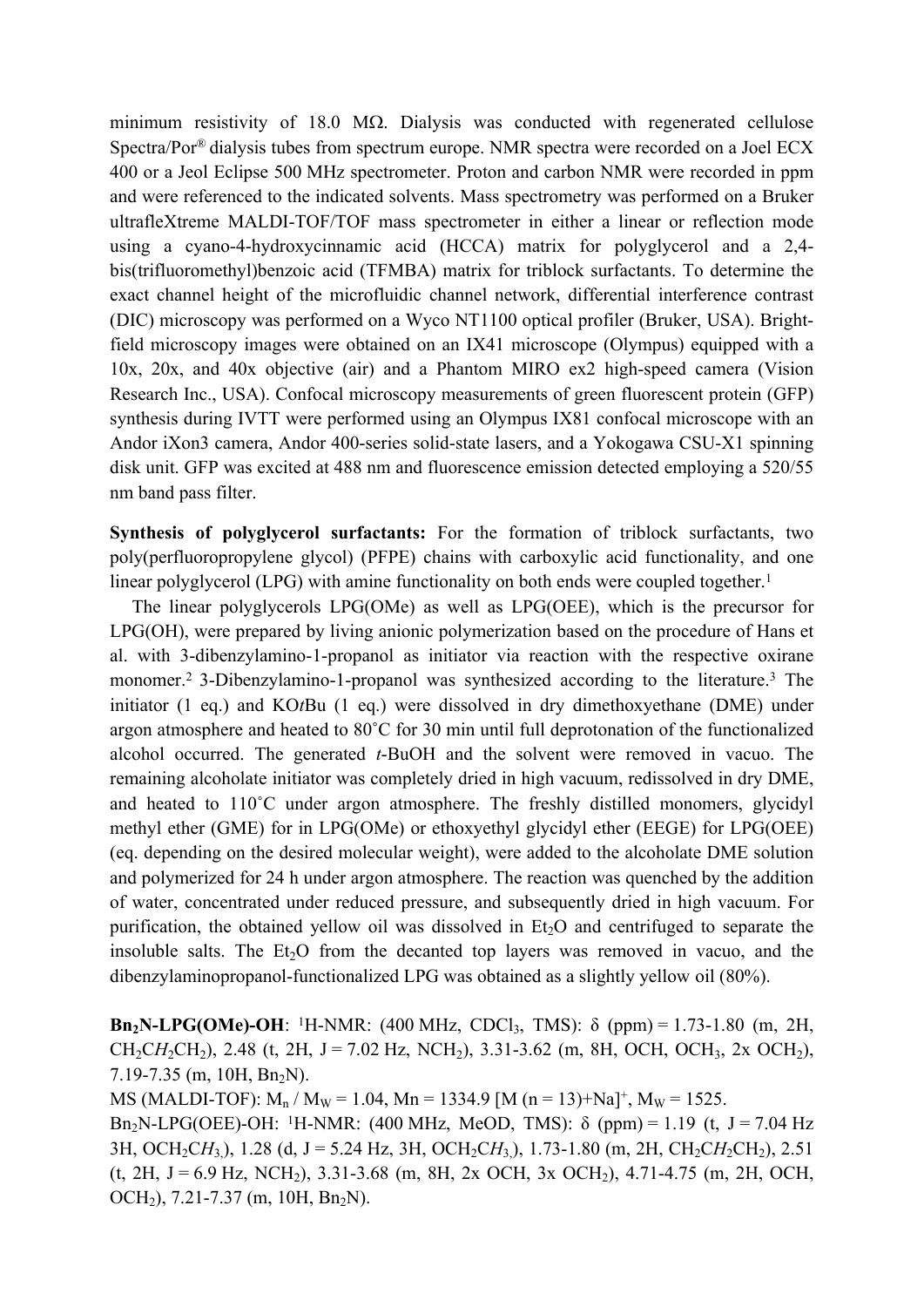MS (MALDI-TOF):  $M_n / M_W = 1.06$ ,  $M_n = 1885.2$  [M (n = 12)+Na]<sup>+</sup>,  $M_W = 1846$ .

The quenched hydroxyl terminus of the LPGs was further functionalized to create LPG with two terminal amino groups. The hydroxyl group originating from quenching was mesylated followed by substitution with an azide group according to the literature.<sup>4</sup> In the resulting  $Bn<sub>2</sub>N-LPG(OR)-N<sub>3</sub>$ , the azide terminus was reduced to an amine, and the dibenzylamino terminus was deprotected in one step.

 $Bn_2N-LPG(OMe)-N_3$  and  $Bn_2N-LPG(OEE)-N_3$  were dissolved in MeOH and Pd/C (10% w/w) was added. This reaction mixture was transferred to a pressure cylinder and allowed to proceed under 5 bar hydrogen atmosphere at room temperature for 3 days. The mixture was filtered through celite to remove the catalyst, and the filtrate was concentrated under reduced pressure. The diamino-functionalized LPG(OEE)-( $NH<sub>2</sub>$ )<sub>2</sub> and LPG( $OMe$ )-( $NH<sub>2</sub>$ )<sub>2</sub> were obtained as slightly yellow, viscous oils in quantitative yield after drying in high vacuum.

**LPG(OMe)-(NH<sub>2</sub>**)<sub>2</sub>: <sup>1</sup>H-NMR: (500 MHz, MeOD-d4, TMS):  $\delta$  (ppm) = 1.73-1.78 (m, 2H,  $CH_2CH_2CH_2$ ), 2.78 (t, 2H, J = 6.85 Hz, NCH<sub>2</sub>), 3.31-3.79 (m, 8H, OCH, OCH<sub>3</sub>, 2x OCH<sub>2</sub>). **LPG(OEE)-(NH<sub>2</sub>)<sub>2</sub>**: <sup>1</sup>H-NMR: (400 MHz, MeOD, TMS):  $\delta$  (ppm) = 1.19 (t, J = 7.04 Hz 3H, OCH<sub>2</sub>CH<sub>3</sub>), 1.28 (d, J = 5.24 Hz, 3H, OCH<sub>2</sub>CH<sub>3</sub>), 1.70-1.77 (m, 2H, CH<sub>2</sub>CH<sub>2</sub>CH<sub>2</sub>), 2.74 (t, 2H, J = 6.94 Hz, NCH<sub>2</sub>), 3.51-3.68 (m, 8H, 2x OCH, 3x OCH<sub>2</sub>), 4.71-4.75 (m, 2H, OCH,  $OCH<sub>2</sub>$ ).

The coupling of  $LPG(OEE)$ -(NH<sub>2</sub>)<sub>2</sub> and  $LPG(OMe)$ -(NH<sub>2</sub>)<sub>2</sub> and perfluoropolyether (PFPE) to form the triblock copolymer was performed in a two-step process. First, the PFPE carboxylic acid was converted to the acid chloride, as described previously.<sup>1,5</sup> In a second step,  $0.5$  eq. with a small excess of LPG diamine was dissolved in dry pyridine and added to the PFPE acid chloride. The mixture was allowed to react overnight. Pyridine and pyridium salt were removed under high vacuum and repeatedly washed with methanol to give the coupled products,  $LPG(OMe)$ -(PFPE)<sub>2</sub> and  $LPG(OEE)$ -(PFPE)<sub>2</sub>, respectively.

To obtain the final product  $LPG(OH)$ -(PFPE)<sub>2</sub>, the acetal-protected side chains of  $LPG(OEE)$ -(PFPE)<sub>2</sub> were deprotected. Under acidic conditions, the ethoxyethyl group, attached to the side chain oxygen of each repeating unit, was cleaved off as  $Et<sub>2</sub>O$ . The deprotection afforded the hydroxy side-chain linear polyglycerol.[6] Therefore, LPG(OEE)-  $(PFPE)$ <sub>2</sub> was dissolved in HFE-7100 and hydrochloric acid  $(6M)$  was added. A white precipitate was observed immediately. The mixture was further stirred for two hours at room temperature, the supernatant was decanted, HFE was removed in vacuo, and the remaining white product dried at 40°C overnight. The product was further purified by washing with HFE-7100/MeOH (2:1), dialysis in regenerated cellulose membrane with 10 kDa  $M_W$  cut-off in HFE-7100/MeOH (5:1), and drying in high vacuum to give a turbid white oil (80%).

**LPG(OMe)-(PFPE)<sub>2</sub>**: <sup>1</sup>H-NMR: (400 MHz,  $C_6F_6$ , HFE7500, TMS):  $\delta$  (ppm) = 3.30-4.2 (m, 8H, OCH, OCH3, 2x OCH2), 8.22 (s, 2H, CONH).

MALDI-TOF analysis showed exclusively molecular weights above 10 kDa confirming the triblock structure.

**LPG(OH)-(PFPE)2**: <sup>1</sup>H-NMR: (400 MHz, THF-d8, HFE7100, TMS): δ (ppm) = 3.51-3.62 (m, 5H, OCH, 2x OCH2), 8.22 (s, 2H, CONH).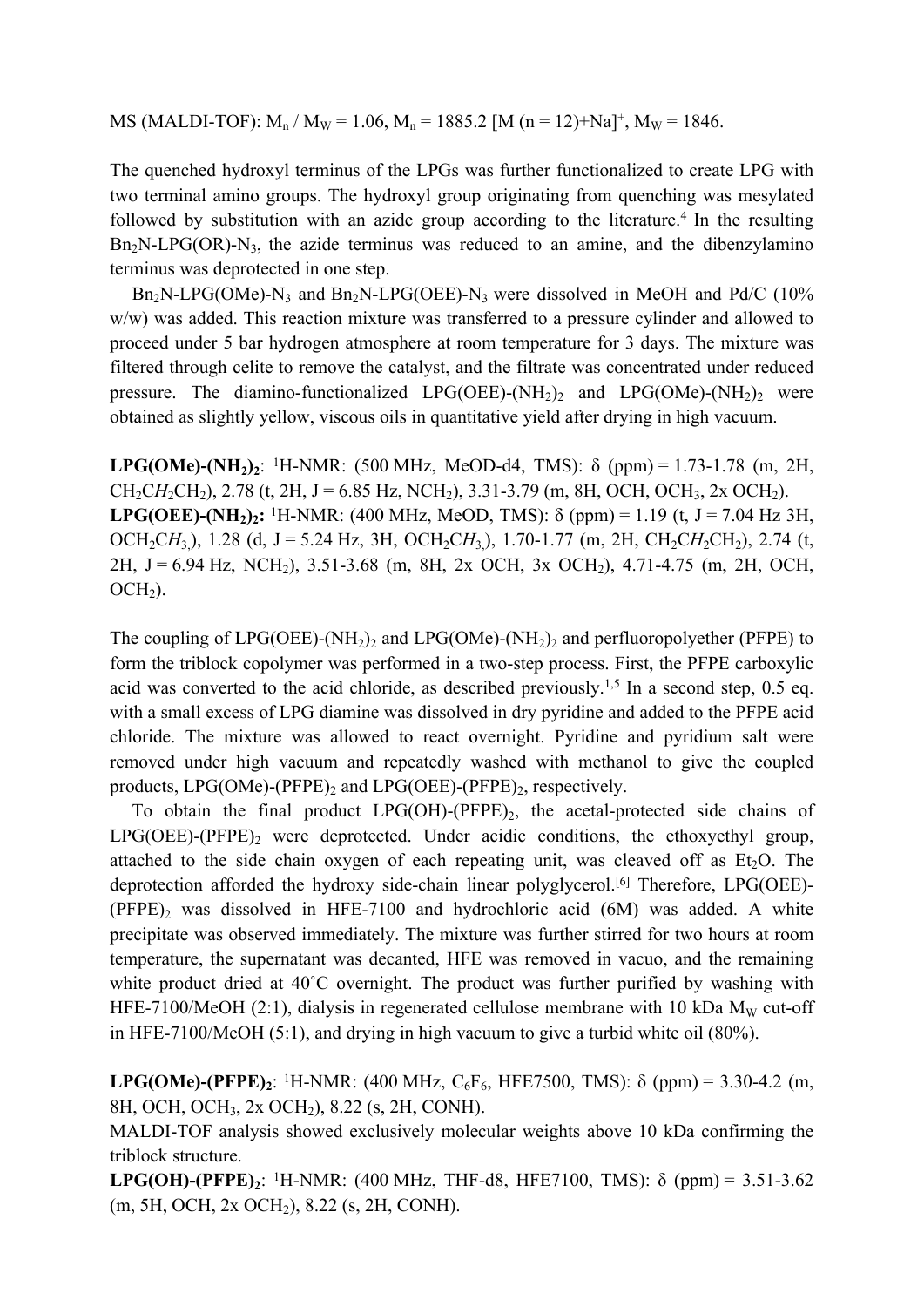

 $LPG(OME) - PFPE_2 R = Me$ 

**Fig. S1.** Chemical structure of the triblock copolymer surfactants.

The surfactants were dissolved in HFE-7500 and filtrated with 0.45 µm syringe filters before all the subsequent procedures.

### **Interfacial tension measurement via pendant drop**

Surface tensions were measured at different surfactant concentrations using the pendant drop method (DataPhysics OCA). The setup consisted of a 3-15 µl drop of HFE7500 (3M) surfactant solution on a syringe tip, inside de-ionized water. The measurements took several minutes to several hours until equilibrium was reached, depending on the surfactant concentration. The resulting IFTs were plotted against the surfactant concentration showing the CMC as shown in Figure S2.



**Fig. S2.** Interfacial tension measurement of a fluorinated oil drop in de-ionized water via pendant drop method.

### **Dynamics Light Scattering**

Dynamics Light Scattering (DLS) measurements were conducted with a Malvern Zetasizer instrument. We measured the scattered intensity of the HFE-7500 surfactant solution as a function of concentration for each surfactant. The Zetasizer software Version 6.32 provided by the manufacturer displayed the recorded number of particles per second as a *derived count rate* in kilo counts per second (kcps). The resulting values were plotted as a function of concentration including a zero baseline of pure HFE-7500 solvent measurements. A linear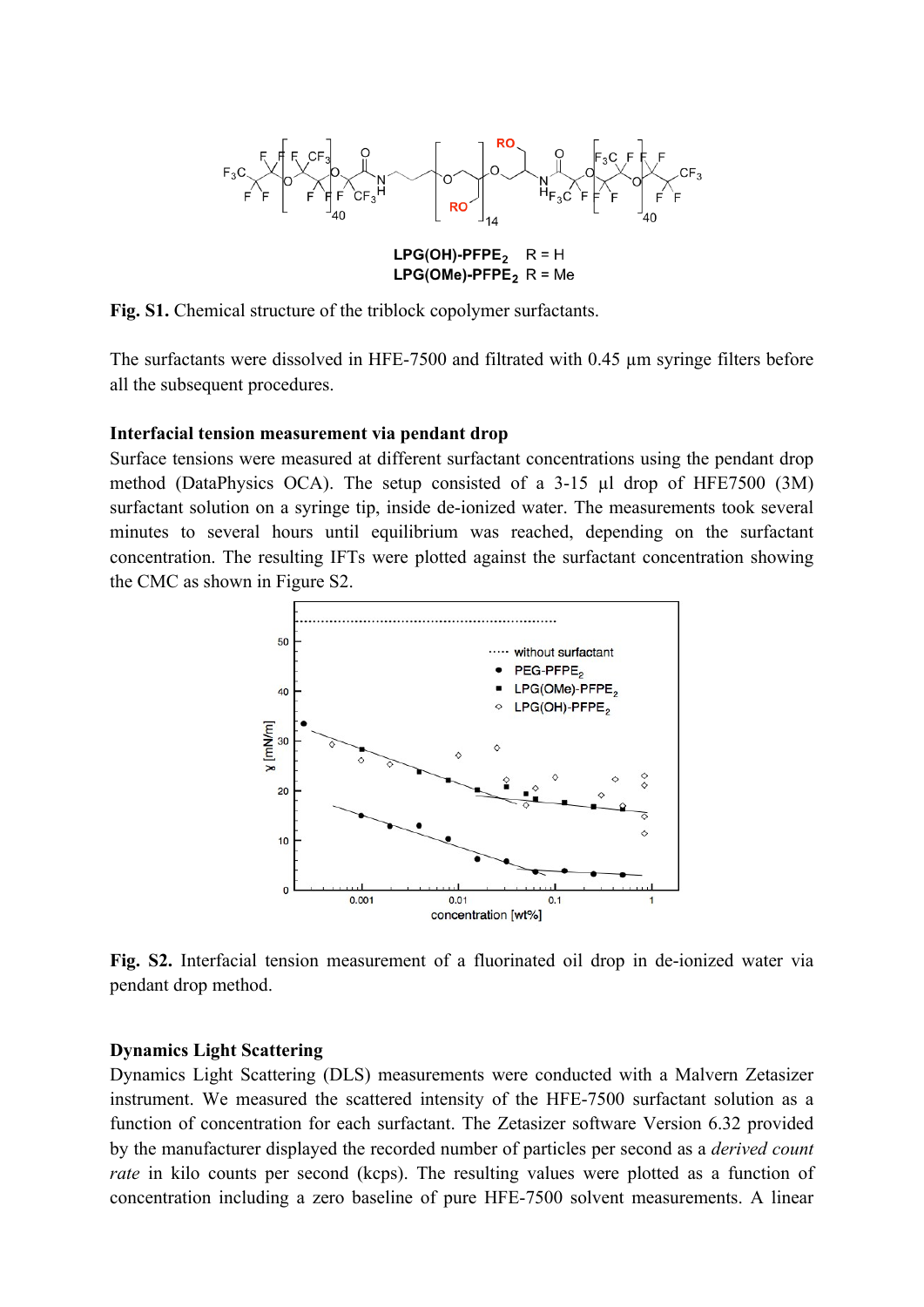growth of measurement counts can be seen in the double logarithmic presentation, starting at the estimated aggregation concentration shown in Figure S3.



**Fig. S3.** Dynamics Light Scattering (DLS) measurement results of the HFE7500 surfactant solution as a function of concentration for each surfactant. The grey area marks the zero baseline of pure HFE7500 solvent.

### **Fabrication of microfluidic devices**

Stamped microfluidic devices were fabricated using a combination of photo and soft lithography, as shown in Figure S4.5,7 A negative photoresist (SU-8 25 Microchem Co., USA) was spin-coated onto a silicon wafer (2 inch, SI-MAT, Germany). A mask aligner (MJB3, Süss MikroTec, Germany) was then used to expose the photoresist-coated wafer with UV light (365 nm) through a transparent photomask (JD Phototools, UK) containing the desired microchannel structure. We optimized the master device fabrication employing DIC microscopy to obtain microchannels with a height of approximately 23 μm. A poly(dimethylsiloxane) (PDMS) replica of the channel design was formed by mixing PDMS oligomer and cross-linker in a ratio of 10 : 1 w/w (Dow Corning, Germany) and curing the homogeneous, degassed mixture at 65 °C for 2 hours. Thereafter, access ports for tubing were bored into the replica with a biopsy needle (outer diameter: 1.0 mm, Pfm, Medical Workshop, USA). The microfluidic device was assembled by bonding the PDMS replica to a glass slide via oxygen plasma treatment. The bonding process was completed in an oven at 90 °C for approximately 1 h.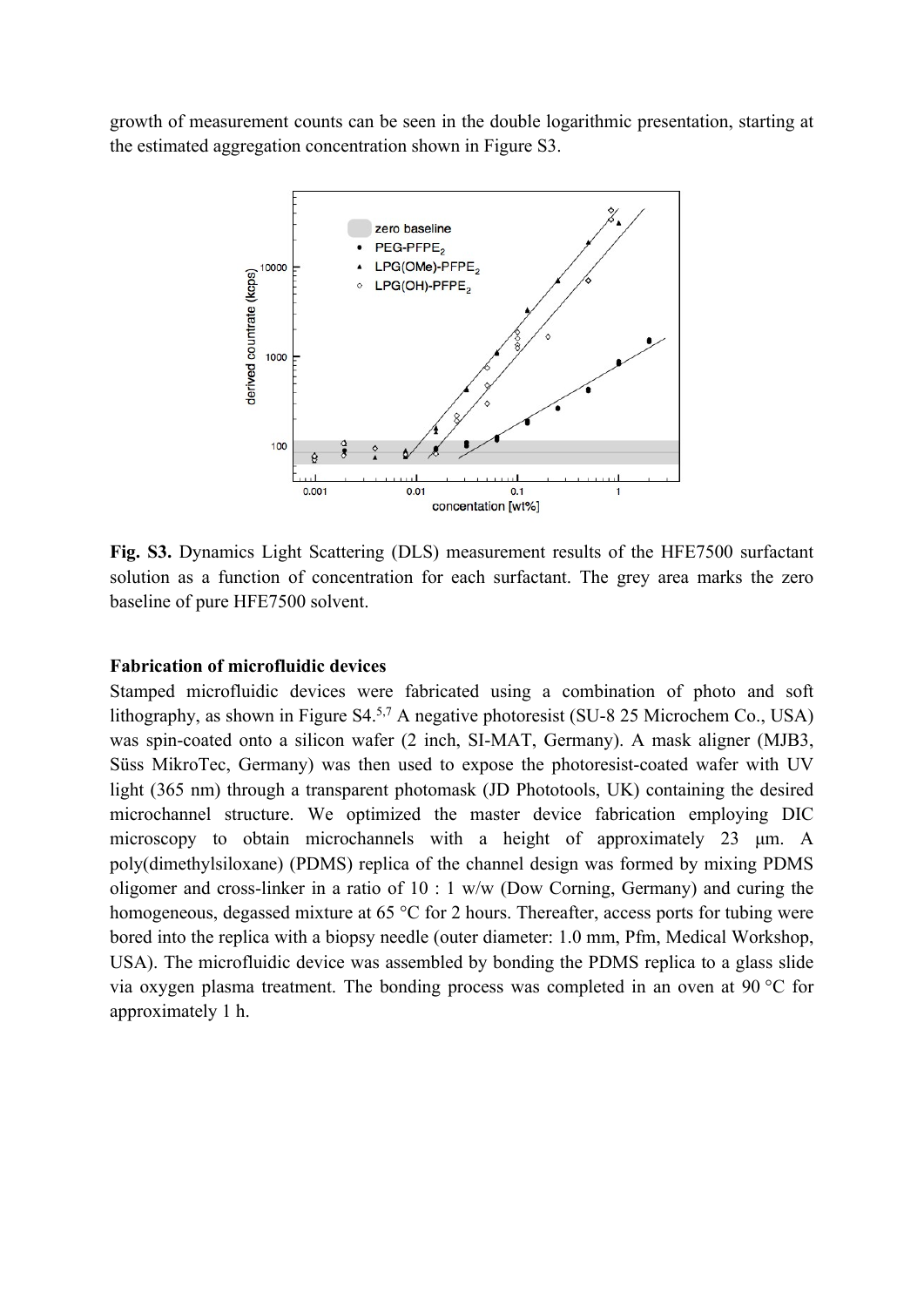

**Fig. S4.** Microfluidic device fabrication via a combination of (A) photolithography and (B) soft lithography, adapted from [9].

#### **Formation of surfactant-stabilized water-in-oil emulsions**

All fluids were loaded into gastight syringes (Hamilton 1000 series) mounted onto highprecision syringe pumps (Cetoni® neMESYS, 14.5 gear). The syringes and the microfluidic device with a flow-focusing unit, 25  $\mu$ m in height and width at the droplet-forming nozzle, were connected via PE tubing (HSE Harvard Apparatus GmbH, inner diameter = 0.38 mm, outer diameter = 1.09 mm). We formed microdroplets by injecting water as the inner phase and fluorinated oil (HFE 7500,  $3M^{\circledR}$ ) with surfactant (2% w/w) as the outer phase at typical flow rates of 200 and 600  $\mu$ L h<sup>-1</sup>, respectively. For testing the biocompatibility of the surfactants, the inner phase of the W/O emulsion was composed of an in vitro gene expression mixture made from premixed solutions of amino acids (36  $\mu$ L), reaction buffer (15  $\mu$ L), cell lysate extract (36  $\mu$ L), methionine (3 $\mu$ L), and reaction mixture (30  $\mu$ L), as well as 10  $\mu$ L DNA solution (3 nM L<sup>-1</sup>). The outlet tubing of the microfluidic device was fed into a Parafilm-sealed Eppendorf tube for further characterization or the emulsion was directly collected on a glass slide. Droplet stability on-chip was investigated at the droplet-forming nozzle and the exit microchannel.

#### **Determining emulsion stability**

To determine the mechanical stability of our W/O emulsions formed with different polyglycerol surfactants at varying concentrations, a sample of the thus formed emulsion was collected on a glass slide mounted on a brightfield microscope. A microneedle (25G x 1", 0.5 x 50 mm, Terumo) was then used for each experiment to deform microdroplets between the glass slide surface and the tip of the needle. The process was recorded with a high-speed camera. An emulsion was considered to be stable, if it remained monodisperse, and deformed droplets did not coalesce. In Figure S5, the image sequence of a stability test of microdroplets stabilized with  $LPG(OMe)$ -(PFPE)<sub>2</sub> surfactant at 1.8% (w/w) that was mechanically stable is shown in the upper row. For comparison, the lower row displays two images of individual emulsion samples that coalesced under mechanical stress by a needle tip.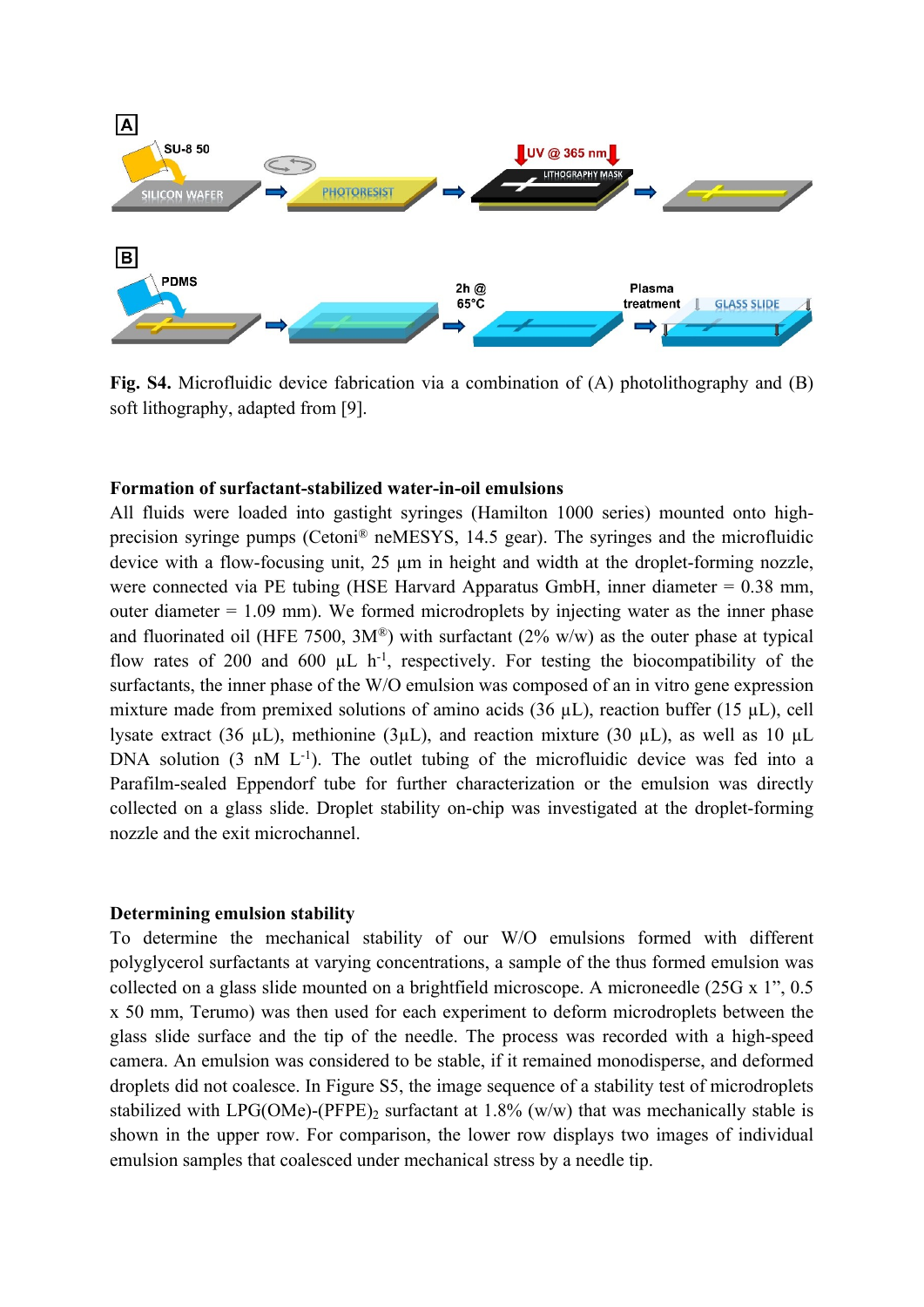

**Fig. S5.** Microdroplet stability test using mechanical force by a needle. (A) W/O microemulsion stabilized with  $LPG(OMe)$ -PFPE<sub>2</sub> that remained stable when mechanical stress was applied. (B) Two examples of an  $LPG(OH)$ -PFPE<sub>2</sub> emulsion that coalesced during mechanical deformation (lower row). The scale bars denote  $250 \mu m$ .

#### **FITC-dextran leakage tests**

To study whether microemulsions exhibited enhanced partitioning of droplet cargo into the surrounding oil phase, when stabilized with our surfactants, we microfluidically fabricated water droplets loaded with fluorescein isothiocyanate (FITC)-labeled dextran (500,000 g mol-<sup>1</sup>) in fluorinated oil (HFE7500, 3M). As a proof of principle, we stabilized the FITC dextranemulsion with  $2\%$  (w/w) of LPG(OMe)-PFPE<sub>2</sub>. The emulsion was then loaded into a microfluidic chamber fabricated in PDMS that enabled fluorescence imaging over several hours without significant droplet shrinkage due to evaporation. As shown in Figure S6A, the droplets were monodisperse and aligned into a hexagonal package. The fluorescence image taken after four hours also showed that the fluorescence was homogenous throughout the droplet volume without any noticable accumulation of the FITC dextran at the surfactantstabilized droplet interface. Both the fluorescence of the microdroplets as well as the oil phase did not distinctly change over the course of the experiment, which indicated the surfactant